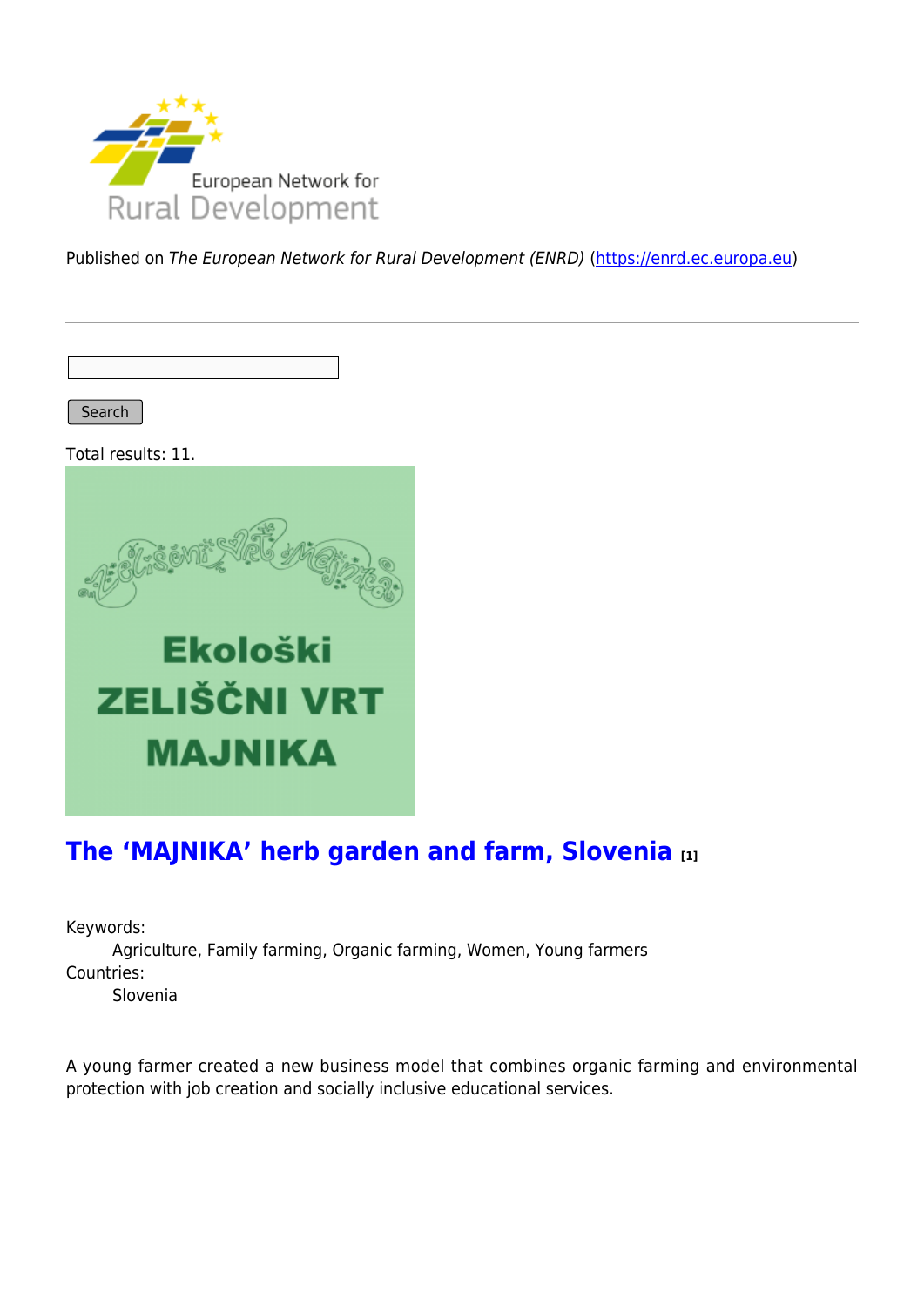

#### **[Installing a cow herd management system in a dairy farm](https://enrd.ec.europa.eu/projects-practice/installing-cow-herd-management-system-dairy-farm_en) [2]**

Keywords:

Agriculture, Animal welfare, Entrepreneurship, Family farming, Women, Young farmers Countries:

Poland

A young female farmer used RDP support to install a cow herd management system which improved the economic and animal welfare performance of the farm.



# **[Darja Šolar - A young farmer investing in beekeeping](https://enrd.ec.europa.eu/projects-practice/darja-solar-young-farmer-investing-beekeeping_en) [3]**

Keywords:

Agriculture, Competitiveness, Direct marketing, Diversification, Market development, Rural SMEs, Women, Young farmers

Countries:

Slovenia

A young farmer used RDP support to expand and diversify the range of products and services offered by her beekeeping holding.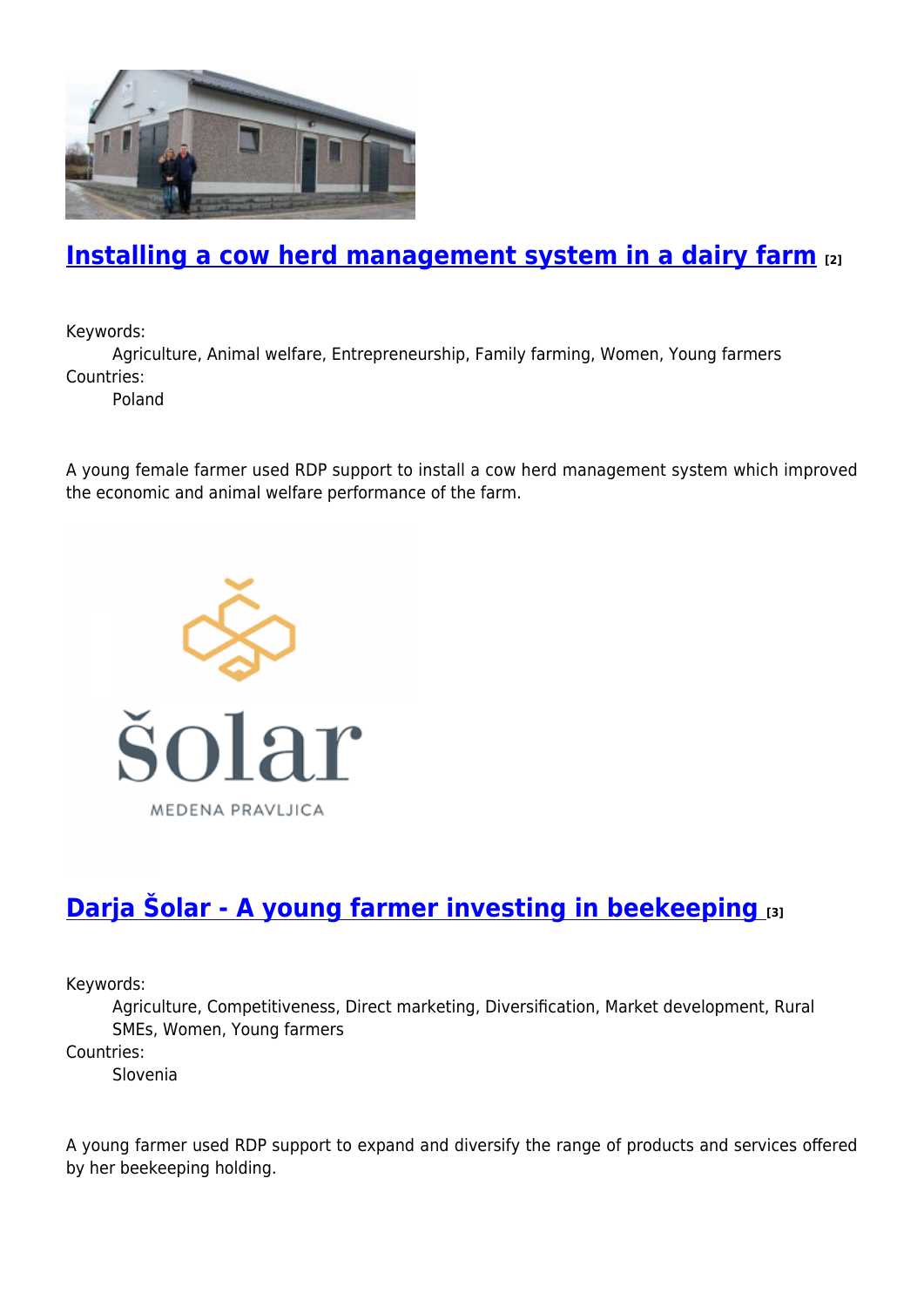

# **[Matic Vizjak – Creating innovative products from chilli](https://enrd.ec.europa.eu/projects-practice/matic-vizjak-creating-innovative-products-chilli-peppers-and-beekeeping_en) [peppers and beekeeping](https://enrd.ec.europa.eu/projects-practice/matic-vizjak-creating-innovative-products-chilli-peppers-and-beekeeping_en) [4]**

Keywords:

Agriculture, Competitiveness, Direct marketing, Diversification, Entrepreneurship, Innovation, Product quality, Young farmers

Countries:

Slovenia

An ambitious entrepreneur used business start-up aid for young farmers in order to modernise his farm and create a series of innovative products.



#### **[Modernisation of the Poharci dairy farm](https://enrd.ec.europa.eu/projects-practice/modernisation-poharci-dairy-farm_en) [5]**

Keywords:

Agriculture, Competitiveness, Cooperation, Entrepreneurship, Farm restructuring/modernisation, Job creation, Young farmers Countries:

Slovenia

A dairy farm combined three RDP supported operations to increase and modernise milk production and secure one full-time job.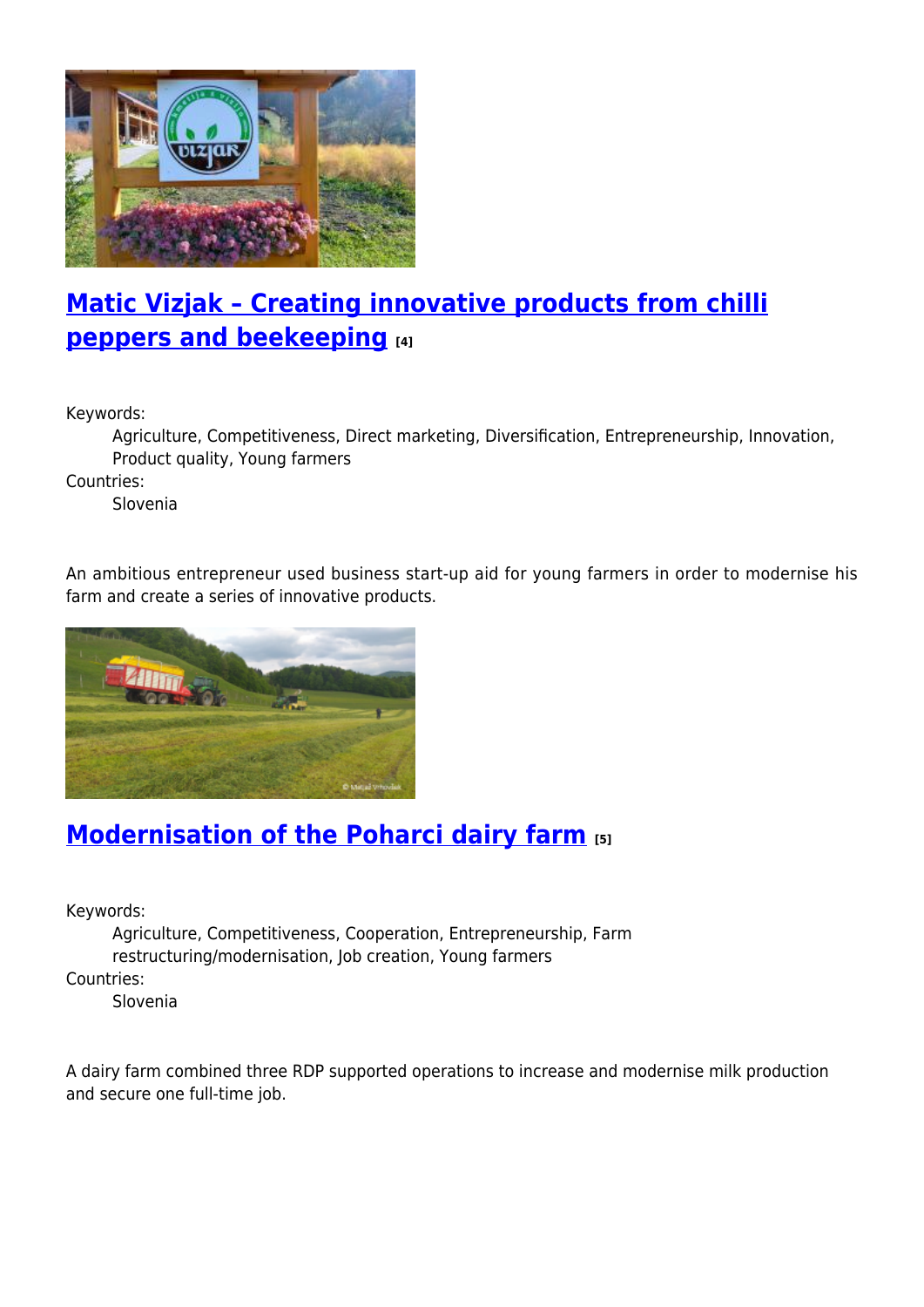

## **[Pepe Aromas – Producing organic prickly pears](https://enrd.ec.europa.eu/projects-practice/pepe-aromas-producing-organic-prickly-pears_en) [6]**

Keywords:

Added value, Agriculture, Competitiveness, Entrepreneurship, Environmental protection, Innovation, Market development, Organic farming

Countries:

Portugal

A unique example of a rural business which achieved economic profitability based on innovation and environmentally-friendly practices.



## **[Innovative asparagus production in Portugal](https://enrd.ec.europa.eu/projects-practice/innovative-asparagus-production-portugal_en) [7]**

Keywords:

Agriculture, Competitiveness, Energy efficiency, Entrepreneurship, Farm restructuring/modernisation, Rural SMEs, Young farmers Countries:

Portugal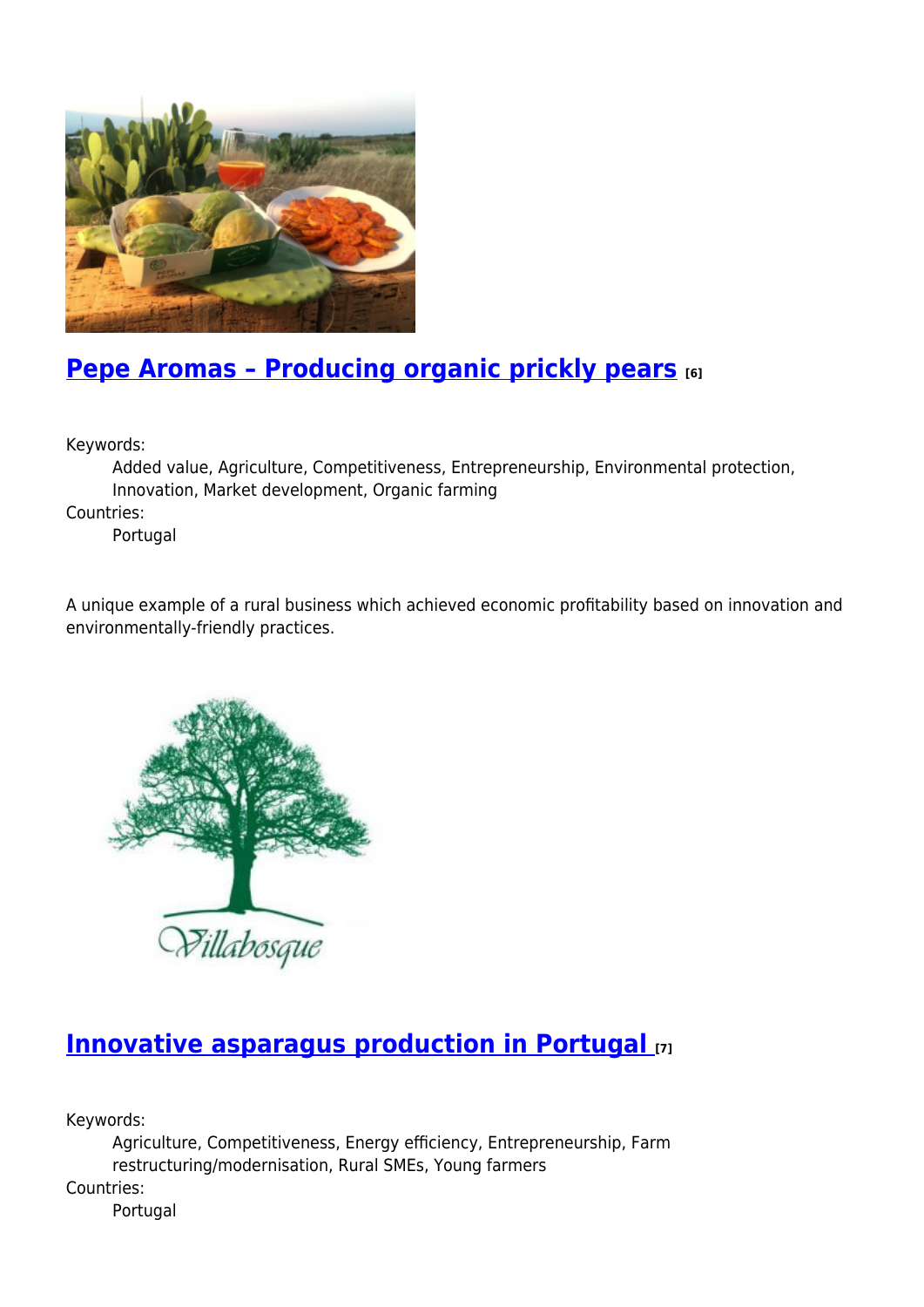An agricultural company used EAFRD funding to strengthen its production of green asparagus and increase its share of the national and European market.



# **[La Tournerie - 11 young agronomists starting up together in](https://enrd.ec.europa.eu/projects-practice/la-tournerie-11-young-agronomists-starting-together-agriculture_en) [agriculture](https://enrd.ec.europa.eu/projects-practice/la-tournerie-11-young-agronomists-starting-together-agriculture_en) [8]**

Keywords:

Agriculture, Animal husbandry, Competitiveness, Job creation, Organic farming, Young farmers Countries:

France

A group of young agronomists combined RDP support with innovative financial solutions like crowdfunding to develop a self-sufficient farm growing local, quality organic products.



#### **[Young farmer start-up in French Guyana](https://enrd.ec.europa.eu/projects-practice/young-farmer-start-french-guyana_en) [9]**

Keywords: Agriculture, Job creation, Women, Young farmers Countries: France

A young female farmer used RDP support to develop a farm business that would provide her with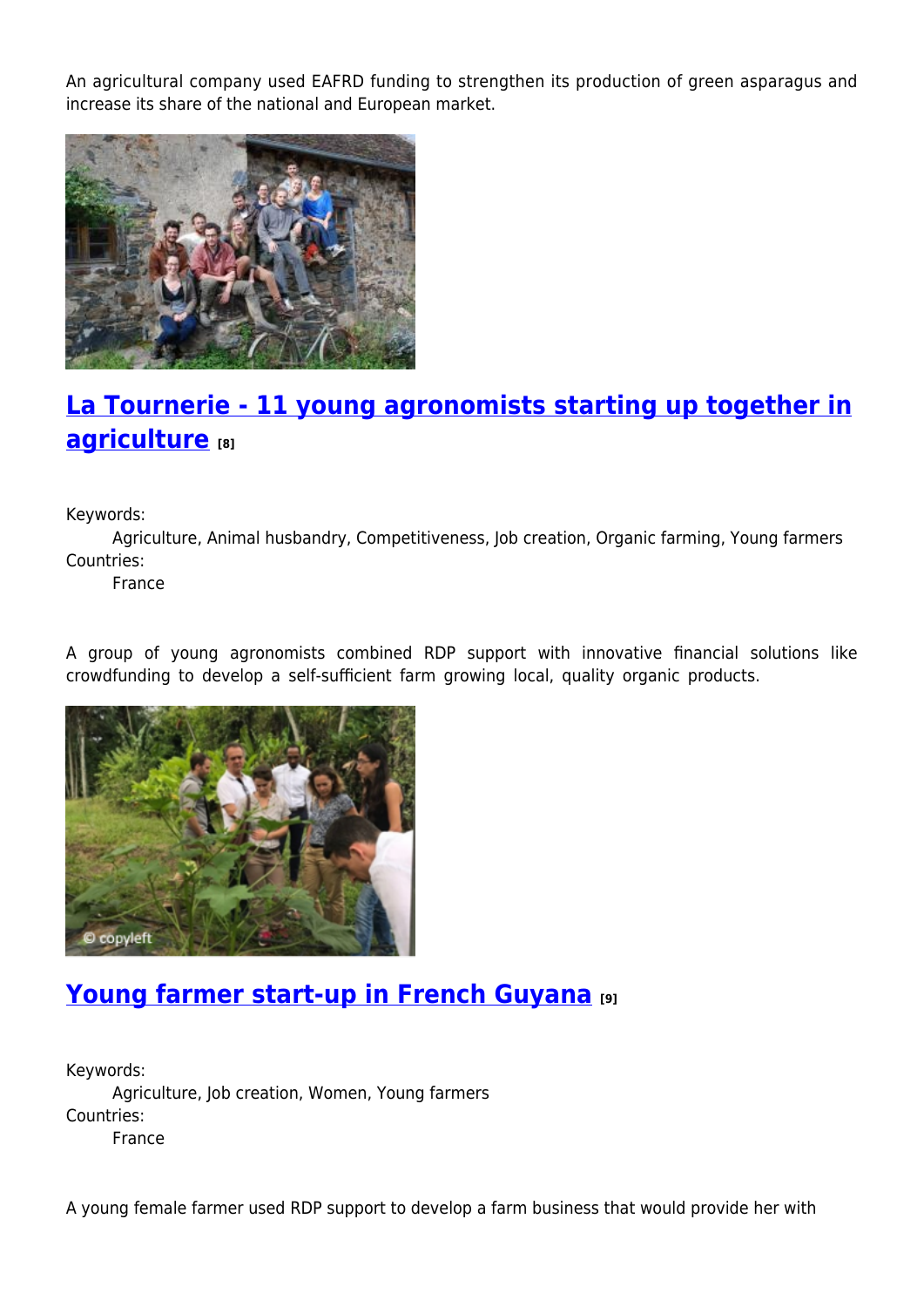sufficient income in order to become a full time farmer.



### **[Using the technical assistance measure to organise a study](https://enrd.ec.europa.eu/projects-practice/using-technical-assistance-measure-organise-study-tour-organic-farming_en) [tour on organic farming](https://enrd.ec.europa.eu/projects-practice/using-technical-assistance-measure-organise-study-tour-organic-farming_en) [10]**

Keywords:

Education & lifelong learning, Organic farming, Vocational training & skills acquisition, Young farmers

Countries:

Poland

The regional rural network of Silesia in Poland organised a study tour for its members in Scotland to raise awareness and improve their skills on organic farming.

**Pages**

**1** [2](https://enrd.ec.europa.eu/projects-practice/_en?page=1&project_keywords_filter=19753&%3Bamp%3Bproject_country=All&%3Bamp%3Bfield_enrd_prj_measure_tid=All&%3Bamp%3Bfield_enrd_prj_focus_area_tid=All&%3Bamp%3Bf%5B0%5D=im_field_enrd_prj_focus_area%3A17123&%3Bf%5B0%5D=im_field_enrd_prj_keywords%3A19763&f%5B0%5D=im_field_enrd_prj_keywords%3A19750&f%5B1%5D=im_field_enrd_prj_keywords%3A20472&f%5B2%5D=im_field_enrd_prj_keywords%3A19758&f%5B3%5D=im_field_enrd_prj_focus_area%3A17121&f%5B4%5D=im_field_enrd_prj_focus_area%3A17116&f%5B5%5D=im_field_enrd_prj_keywords%3A19763&f%5B6%5D=im_field_enrd_prj_measure%3A17111&f%5B7%5D=im_field_enrd_prj_measure%3A17097&f%5B8%5D=sm_enrd_eu_countries%3AFrance&f%5B9%5D=im_field_enrd_prj_keywords%3A19748&f%5B10%5D=im_field_enrd_prj_measure%3A17107&f%5B11%5D=sm_enrd_eu_countries%3APortugal&f%5B12%5D=im_field_enrd_prj_measure%3A17095&f%5B13%5D=im_field_enrd_prj_keywords%3A19731&f%5B14%5D=sm_enrd_eu_countries%3APoland&f%5B15%5D=sm_enrd_eu_countries%3ASlovenia&f%5B16%5D=im_field_enrd_prj_keywords%3A20466) [11]  $next$  [11]  $last \times [11]$ 

#### **Source URL:**

https://enrd.ec.europa.eu/projects-practice/\_en?project\_keywords\_filter=19753&amp%3Bamp%3Bproject\_country=All &amp%3Bamp%3Bfield\_enrd\_prj\_measure\_tid=All&amp%3Bamp%3Bfield\_enrd\_prj\_focus\_area\_tid=All&amp%3Bamp %3Bf%5B0%5D=im field enrd prj focus area%3A17123&amp%3Bf%5B0%5D=im field enrd prj keywords%3A19763 &f%5B0%5D=im\_field\_enrd\_prj\_keywords%3A19750&f%5B1%5D=im\_field\_enrd\_prj\_keywords%3A20472&f%5B2%5D =im\_field\_enrd\_pri\_keywords%3A19758&f%5B3%5D=im\_field\_enrd\_pri\_focus\_area%3A17121&f%5B4%5D=im\_field\_e nrd prj focus area%3A17116&f%5B5%5D=im field enrd prj keywords%3A19763&f%5B6%5D=im field enrd prj mea sure%3A17111&f%5B7%5D=im field\_enrd\_prj\_measure%3A17097&f%5B8%5D=sm\_enrd\_eu\_countries%3AFrance&f% 5B9%5D=im field enrd prj keywords%3A19748&f%5B10%5D=im field enrd prj measure%3A17107&f%5B11%5D=s m\_enrd\_eu\_countries%3APortugal&f%5B12%5D=im\_field\_enrd\_prj\_measure%3A17095&f%5B13%5D=im\_field\_enrd\_p